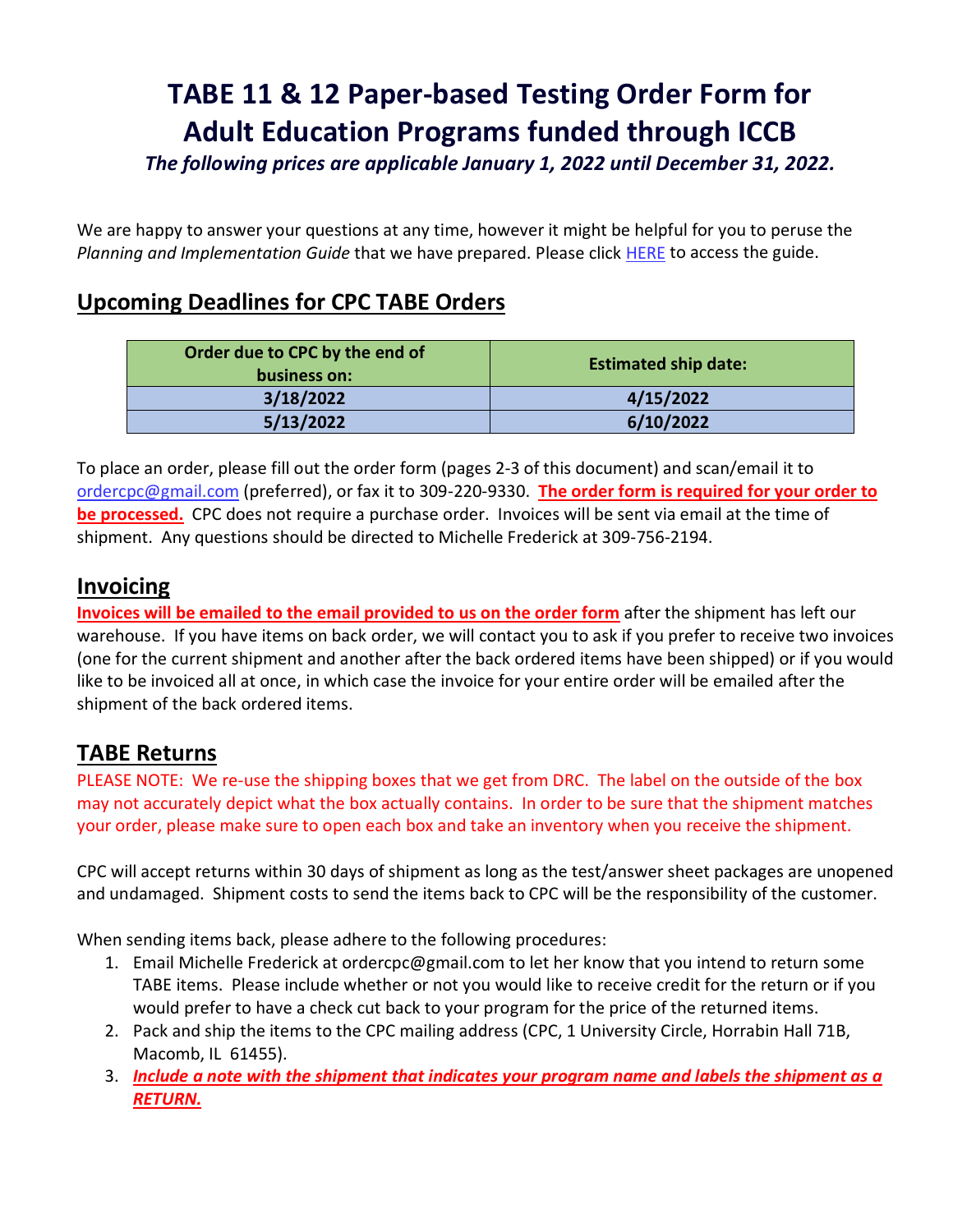

# **Curriculum Publications Clearinghouse**

**Horrabin Hall 71b Western Illinois University 1 University Circle Macomb, IL 61455-1390**

**ordercpc@gmail.com 309-756-2194 FAX 309-220-9330**

## **TABE 11 & 12 Paper-based Testing Order Form for Adult Education Programs funded through ICCB**

*The following prices are applicable January 1, 2022 until December 31, 2022.*

| <b>Billing Address:</b> | <b>Shipping Address (if different from Billing Address):</b> |  |  |
|-------------------------|--------------------------------------------------------------|--|--|
| Program/Name:           | Program/Name:                                                |  |  |
| Address:                | Address:                                                     |  |  |
| City, State, Zip:       |                                                              |  |  |
| Daytime Telephone:      | Date of Order:                                               |  |  |
| Email:                  | PO Number (not required):                                    |  |  |

#### **Invoices will be sent via email at the time of shipment.**

| <b>TABE 11 &amp; 12 Test Books</b><br>(For use with Paper-Based Testing)                                                             |          |                   |                    |  |  |
|--------------------------------------------------------------------------------------------------------------------------------------|----------|-------------------|--------------------|--|--|
| <b>Product</b>                                                                                                                       | Quantity | <b>Unit Price</b> | <b>Total Price</b> |  |  |
| Forms 11 & 12 Locator Test (25/pkg)                                                                                                  |          | \$85.00           |                    |  |  |
| Level L, Forms 11 & 12 Word List                                                                                                     |          | \$1.50            |                    |  |  |
| Level L, Form 11 Consumable Test Books (25/pkg)                                                                                      |          | \$154.00          |                    |  |  |
| Level L, Form 12 Consumable Test Books (25/pkg)                                                                                      |          | \$154.00          |                    |  |  |
| Level E, Form 11 Test Books (25/pkg)                                                                                                 |          | \$154.00          |                    |  |  |
| Level E, Form 12 Test Books (25/pkg)                                                                                                 |          | \$154.00          |                    |  |  |
| Level M, Form 11 Test Books (25/pkg)                                                                                                 |          | \$154.00          |                    |  |  |
| Level M, Form 12 Test Books (25/pkg)                                                                                                 |          | \$154.00          |                    |  |  |
| Level D, Form 11 Test Books (25/pkg)                                                                                                 |          | \$154.00          |                    |  |  |
| Level D, Form 12 Test Books (25/pkg)                                                                                                 |          | \$154.00          |                    |  |  |
| Level A, Form 11 Test Books (25/pkg)                                                                                                 |          | \$154.00          |                    |  |  |
| Level A, Form 12 Test Books (25/pkg)                                                                                                 |          | \$154.00          |                    |  |  |
| <b>TABE 11 &amp; 12 Scannable Answer Documents</b><br>(The Scannable Answer Booklets are to be used with a TWAIN Compliant Scanner.) |          |                   |                    |  |  |
| <b>Product</b>                                                                                                                       | Quantity | <b>Unit Price</b> | <b>Total Price</b> |  |  |
| Forms 11 & 12 Locator Test Answer Booklets (25/pkg)                                                                                  |          | \$22.00           |                    |  |  |
| Level E, Form 11 Answer Booklets (25/pkg)                                                                                            |          | \$24.00           |                    |  |  |
| Level E, Form 12 Answer Booklets (25/pkg)                                                                                            |          | \$24.00           |                    |  |  |
| Level M, Form 11 Answer Booklets (25/pkg)                                                                                            |          | \$24.00           |                    |  |  |
| Level M, Form 12 Answer Booklets (25/pkg)                                                                                            |          | \$24.00           |                    |  |  |
| Level D, Form 11 Answer Booklets (25/pkg)                                                                                            |          | \$24.00           |                    |  |  |
| Level D, Form 12 Answer Booklets (25/pkg)                                                                                            |          | \$24.00           |                    |  |  |
| Level A, Form 11 Answer Booklets (25/pkg)                                                                                            |          | \$24.00           |                    |  |  |
| Level A, Form 12 Answer Booklets (25/pkg)                                                                                            |          | \$24.00           |                    |  |  |